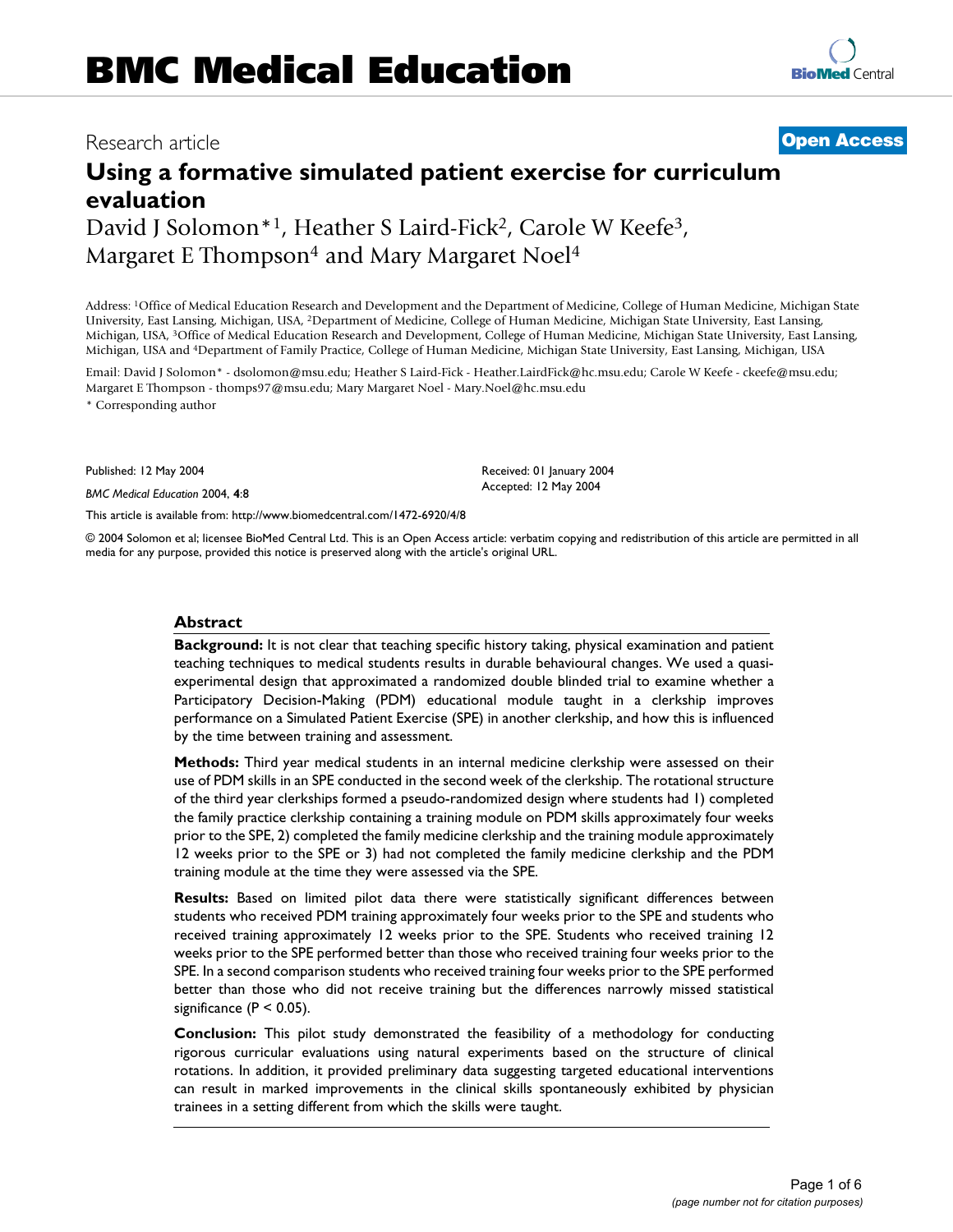# **Background**

Medical decision-making is often complex, requiring patients and their physicians to negotiate an acceptable treatment plan. Because of this, interest in physicians' use of participatory decision-making (PDM) has increased [1]. The use of PDM, its impact on patient satisfaction, and the effect on clinical outcomes has been studied in a number of clinical contexts including general medical and surgical care [2,3], diabetes self-management [4] and asthma [5,6].

Decision making within the patient/clinician relationship where the patient participates as an informed partner with their physician in jointly choosing a course of clinical care has been labelled and defined in a number of ways. These include participatory decision making [3], informed decision making [2] and shared decision making [1] to name a few. Over the last several decades, there has been a growing interest in this approach to clinical decision making [1]. While there is little evidence that PDM improves outcomes [2,4], the use of PDM has been advocated on both ethical [7] and educational grounds [8].

Given the interest in PDM and a general consensus that patients should be informed and actively involved in making decisions about their health care, PDM skills need to be incorporated into clinical training programs. Keefe et al [9] recently described their experience implementing a curricular module addressing PDM and clinical preventive services in a third year family practice clerkship at our institution.

There is little research on the extent students spontaneously use PDM skills in routine patient care activities remote from the educational context in which they were taught. To assess students' unprompted use of skills taught in Keefe et al's curriculum, we have developed a formative, PDM-based Simulated Patient Experience (SPE) administered as part of our third year internal medicine clerkship. The following report describes the study and presents data from its pilot implementation.

# **Methods**

# *Subjects*

Third year internal medicine clerkship students at Michigan State University (MSU) College of Human Medicine (CHM) were offered an opportunity to participate in the study. The pilot data presented in this report were based on students in the second and third rotation of the clerkship during the 2003–2004 academic year.

# *Intervention*

The family practice clerkship at CHM implemented an educational module to enhance skills in common preventive services and teach students how to inform and involve patients concerning those services. Students are trained to use a variation of a model developed by Braddock and colleagues [2]. Braddock's model includes seven elements of informed decision making:

- 1. Discussion of the patient's role in decision making
- 2. Discussion of the clinical issue or nature of the decision
- 3. Discussion of the alternatives
- 4. Discussion of the pros and cons of the alternatives
- 5. Discussion of uncertainties associated with the decision
- 6. Assessment of the patient's understanding
- 7. Exploration of patient preference

Specific decisions are also categorized into "basic", "intermediate", and "complex".

PDM is presented and modelled by faculty, discussed in small groups, and practiced using web-based case simulations. Students must pass an evaluative SPE on shared decision-making and preventive services prior to completion of the clerkship.

# *Measure*

During the third-year internal medicine clerkship, students participate in an all day skills workshop conducted during the second week of the eight-week clerkship. The SPE station was one of five small group sessions included in the workshop. Students rotate through the small group sessions and three whole group sessions over the course of the day. The SPE station was intended to provide feedback, and it was made clear to the students that their performance would not impact on their clerkship grade.

The SPE station is structured as an office appointment for a man in his early twenties with a first time seizure. Before meeting the SP, students are given a "patient file" providing the results of a history and physical examination. To ensure adequate knowledge on the part of the student, they are provided with a fact sheet about seizures. Students are given approximately five minutes to review the material. Each student then spent up to 20 minutes discussing treatment options and the implications of the seizure with the SP while being observed by a faculty member. During the last five minutes of the session, the faculty member along with the SP provided verbal feedback to the student. The faculty member also completed a rating form based on key skills taught in the family practice module and other desirable case-specific behaviors. The rating items are listed in Table [1.](#page-2-0) Performance was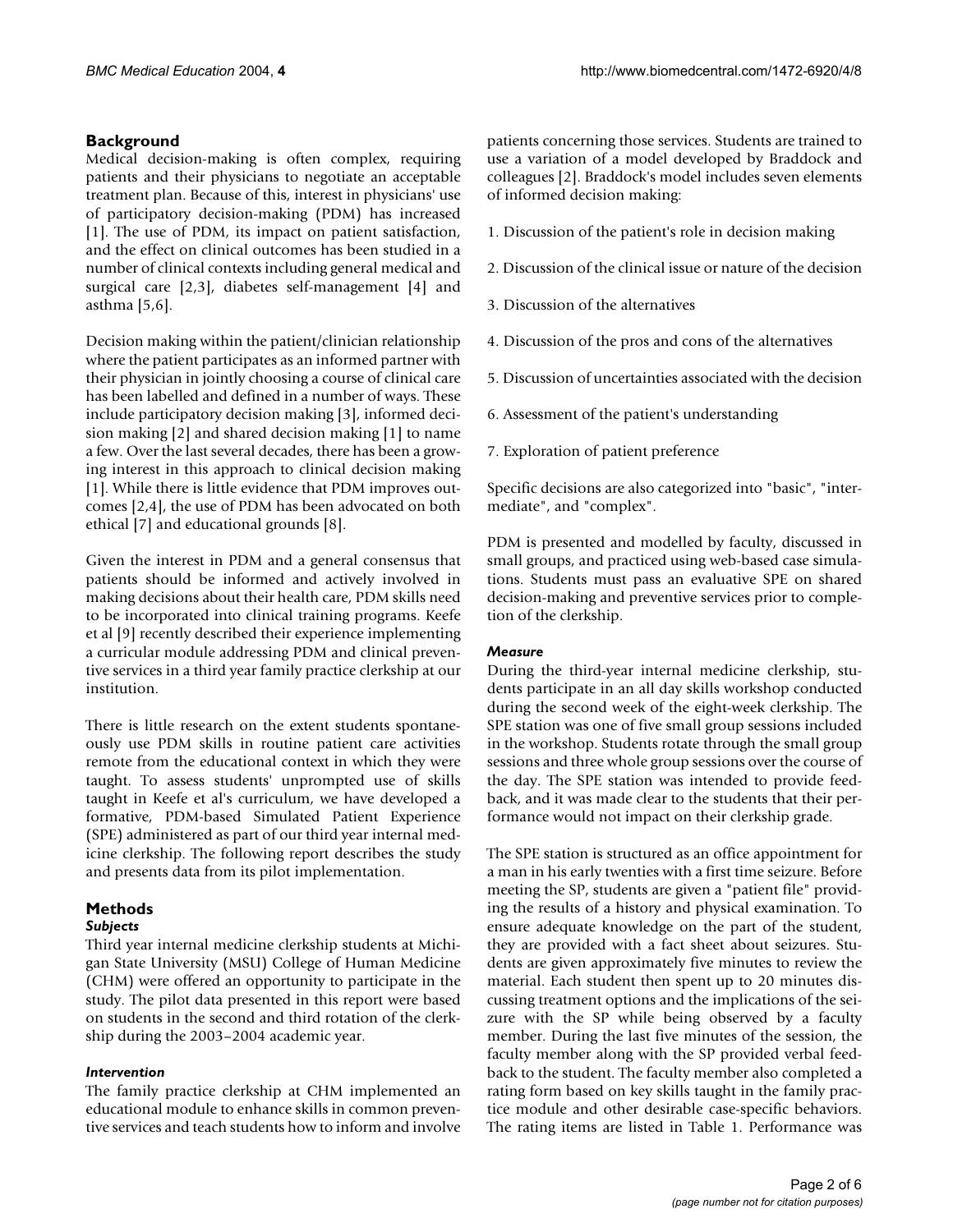<span id="page-2-0"></span>

|  | Table 1: Rating scale used by faculty in evaluating the students |
|--|------------------------------------------------------------------|
|--|------------------------------------------------------------------|

**Item**

| .,  | Appropriately greets patient                                                                                                  |
|-----|-------------------------------------------------------------------------------------------------------------------------------|
| 2.  | Establishes the purpose of the encounter                                                                                      |
| 3.  | Clarifies roles of the patient and physician in decision making and gains the patient's permission to continue the discussion |
| 4.  | Presents the issues in terms the patient can comprehend                                                                       |
| 5.  | Reviews available test results                                                                                                |
| 6.  | Discusses alternatives (treatment versus no treatment) and their pros and cons                                                |
|     | Discusses safety issues related to new seizures                                                                               |
| 8.  | Counsels re: driving restriction under Michigan state law                                                                     |
| 9.  | Explores patient's preferences                                                                                                |
| 10. | Ensures patient understands the issues                                                                                        |
| H.  | Responds appropriately to affect                                                                                              |

Rating Scale 1 – Poor/Not attempted 2 – Adequate 3 – Excellent

rated as "poor/not attempted," "adequate," or "excellent." There were three replications of the case that were necessary to allow all the students in the workshop to complete the station. The authors as well as other faculty rated the students. The faculty raters discussed the rating criteria, however, no formal training was given in how to rate the students. It was felt that the rating criteria were clear and no additional training was needed.

#### *Study design*

At CHM, the three required primary care clerkships (pediatrics, family practice and internal medicine) are taken during the first three eight-week rotations of the third year of medical school. This rotational structure forms a natural experimental design. The order in which students rotate through the clerkships is arbitrary, and we believe, unlikely to bias the results of this study in any systematic way. For practical purposes, we believe it approximates random assignment.

During the second rotation of the academic year a portion of the students taking the internal medicine clerkship have completed the family practice clerkship and the PDM module during the first rotation, while the rest completed the pediatrics clerkship. During the third rotation, all students have completed the family practice clerkship; however, a portion completed it during the first rotation, approximately 12 weeks prior to the SPE, while the others completed it during the second rotation, or approximately four weeks prior to the exercise.

The rotational structure forms the study design shown in Table [2.](#page-3-0) The contrast in performance between students in cells 2 and 3 of the design (the students in the second rotation of the internal medicine clerkship) forms a pseudorandomized trial of the impact of completing the family practice clerkship including the PDM training module as compared with completing the pediatrics clerkship without the PDM module on the students' use of PDM techniques in counseling a patient in the SPE. The contrast between cells 4 and 5 in the design (students completing the third rotation of the internal medicine clerkship) forms a parallel design to that between cells 2 and 3. The comparison, however, assesses the impact of completing the family practice clerkship and the PDM module approximately four weeks versus approximately 12 weeks prior to the SPE. Since the faculty members rating the students did not know a particular student's rotation schedule, and the students were not informed at the time of the SPE of the specifics of the study, the design is also essentially double-blinded.

### *Statistical analysis*

Two scales were formed from the individual items on the rating sheet. The first was a total score or sum of all 11 items. A second "PDM" score was a sum of the items that specifically reflected the elements of the Braddock model; items 1–4, 6 and 9 from Table [1](#page-2-0).

The students' performance was rated as "poor/not attempted," "adequate," or "excellent" on a three point scale with "excellent" rated as a "3". Given the small sample size of this pilot study, we chose to test for statistically significant differences between the groups using non-parametric tests. Both the Kruskal-Wallis test for difference in ranks and the "median test" for differences in medians were used to test for differences among the four groups. When differences were found, a post-hoc analysis was performed. The tests were repeated on subsets of the data to test for differences among pairs of the groups that addressed the key research questions, (cell 2 versus cell 3 and cell 4 versus cell 5 of Table [2](#page-3-0)) as suggested by Conover [10].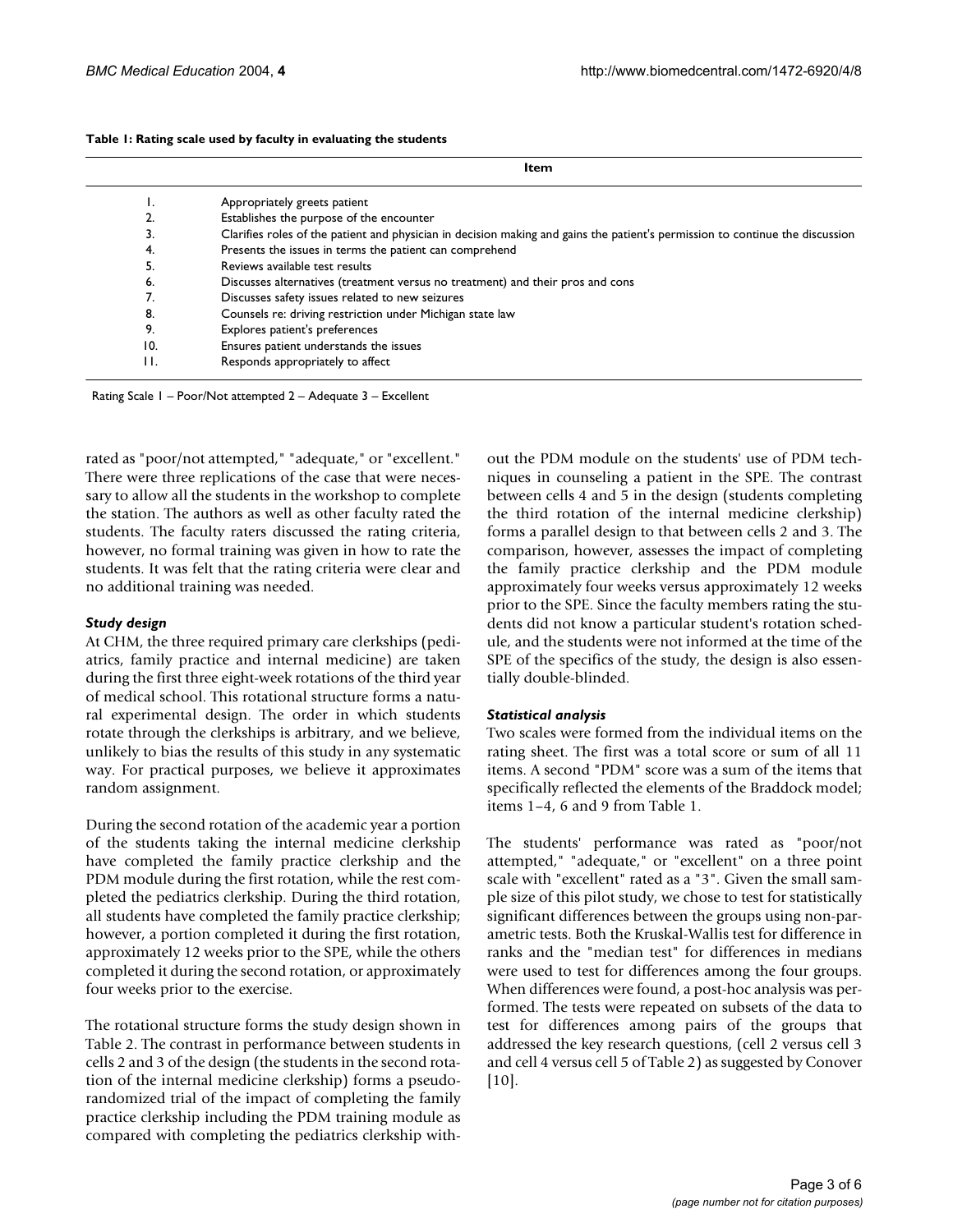| <b>First Rotation</b>                                                                                                     | <b>Second Rotation</b> | <b>Third Rotation</b>                                                                                           |  |  |
|---------------------------------------------------------------------------------------------------------------------------|------------------------|-----------------------------------------------------------------------------------------------------------------|--|--|
| 2. Did not Complete PDM Module<br>I. Did not complete PDM Module<br>3. Completed the PDM module during the first rotation |                        | 4. Completed the PDM module during the first rotation<br>5. Completed the PDM module during the second rotation |  |  |

<span id="page-3-0"></span>**Table 2: Study design formed by the clerkship rotational schedule\***

\*The rotation (first, second, or third) refers to the rotation in which students completed the internal medicine clerkship. Cells 1–5 indicate whether or not and when the students had completed the family practice clerkship and the PDM module at the time they were in the internal medicine rotation.

#### <span id="page-3-1"></span>**Table 3: Student ratings by groups**

| <b>Total Score</b> |            |      |           |          | <b>PDM Score</b>        |      |                  |         |
|--------------------|------------|------|-----------|----------|-------------------------|------|------------------|---------|
| Group*             | <u>N</u> † | Mean | <u>SD</u> | M. Rank‡ | $\overline{\mathbf{N}}$ | Mean | <u>SD</u>        | M. Rank |
| Cell 2             | 16         | 27.8 | 2.6       | 19.4     | $\overline{17}$         | 15.2 | 6. ا             | 21.7    |
| Cell 3             |            | 30.0 | 2.3       | 31.4     |                         | 16.4 | 1.7              | 30.9    |
| Cell 4             | 18         | 29.2 | 2.7       | 26.9     | 18                      | 15.8 | 1.5              | 26.5    |
| Cell 5             | 6          | 26.7 | 2.0       | 13.9     |                         | 14.7 | $\overline{8}$ . | 18.2    |

\*Groups – Cells refer to cells in Table [2](#page-3-0). e.g., Cell 2 – Internal medicine and SPE taken in the second rotation. Did not receive PDM training. Cell 3 – Internal medicine and SPE taken in the second rotation. Received PDM training four weeks prior to SPE. Cell 4 – Internal medicine and SPE taken in the third rotation. Received PDM training 12 weeks prior to the SPE. Cell 5 – Internal medicine and SPE taken in the third rotation. Received PDM training four weeks prior to the SPE. †Differences in the number of observations between total and the PDM score reflect missing ratings. ‡M. Rank – Mean rank of the observations in the group.

#### **Results**

Twenty-two students from the second rotation of the internal medicine clerkship and 25 students from the third rotation of the internal medicine clerkship agreed to participate in the study. Five of the students from the second rotation of internal medicine had completed the family medicine clerkship during the first rotation of the year and 17 had the pediatrics clerkship. Eighteen of the students from the third rotation of internal medicine had completed the family practice clerkship during their first rotation and seven had completed the family medicine clerkship during their second rotation.

Table [3](#page-3-1) presents the number of observations, means, standard deviations and average ranks for the total of the rating items and the subset of the items directly addressing PDM skills for each of the four groups (cells 2 through 5 of Table [2](#page-3-0)).

The differences among the groups were just statistically significant on the Kruskal-Wallis test ( $p = 0.05$ ) and clearly statistically significant on the median test ( $p =$ 0.008) for the total score. Differences among the groups for the PDM items were not statistically significant ( $p <$ 0.05) for either statistical test.

The total score on the rating sheet of the students in the second rotation of the internal medicine clerkship who completed the family practice clerkship during the first rotation was compared with the students from the second rotation of the internal medicine clerkship who completed the pediatric clerkship during the first rotation (cell 2 versus cell 3) using both the Kruskal-Wallis and median test. Both tests were not statistically significant though the difference approached statistical significance for ranks (Kruskal-Wallis test)  $(p < 0.07)$ .

The students in the third rotation of the internal medicine clerkship who completed the family practice clerkship during the first rotation were compared with those who completed the family medicine rotation during the second rotation (cell 4 versus cell 5) in terms of their total score on the rating sheet. Both the Kruskal-Wallis and median test were statistically significant ( $p < 0.044$  and  $p$ ) < 0.016 respectively).

#### **Discussion**

Unfortunately, the students in two of CHM's six community campuses rotated through the primary care clerkships as a group, e.g. those who took family practice the first rotation all rotated through pediatrics the second rotation and internal medicine the third rotation, which resulted in an uneven distribution of students in the different cells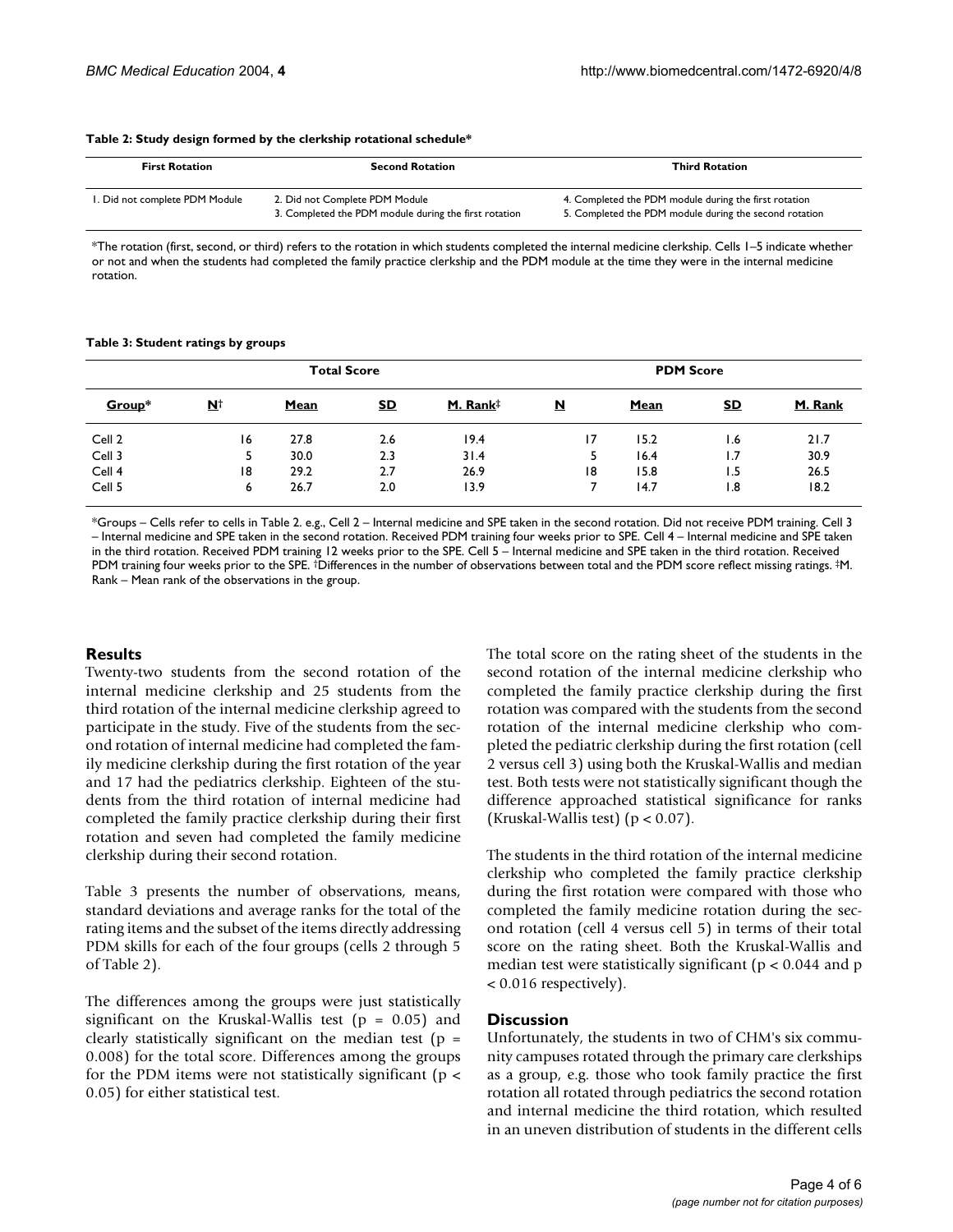of the design. This further reduced the power of the design that was already limited due to the modest number of students in the clerkship. The students in the second rotation of the internal medicine clerkship who completed the family practice clerkship and the PDM module performed substantially better than the students who had not completed the module. These results were expected though they failed to achieve statistical significance with the very small sample size available for conducting the inferential statistical tests.

We were somewhat surprised that the students from the third rotation of the internal medicine clerkship who completed the family practice clerkship and the PDM module during the first rotation performed substantially better than those who completed the family practice clerkship and the PDM module during the second rotation. One might expect students would be more likely to exhibit skills they were taught four weeks earlier as compared with students who where taught the same skills 12 weeks earlier. One possibility is that the students who took family practice during the first rotation used the PDM skills they were taught during the intervening pediatrics clerkship and this practice enhanced their performance on the SPE case over the performance of students who completed family practice clerkship and the PDM module during the second rotation and did not have the opportunity to practice the skills. It will be interesting to see if this finding replicates in the data that will be collected during the 2004–2005 academic year.

At this point, due to the limited amount of data, we have not formally examined the differences among the groups in terms of the students' performance on the individual rating items. With an additional year of data, these comparisons may well provide some interesting insights into the impact of the PDM module on specific aspects of how the students interact with a patient while working though a treatment decision.

# **Conclusions**

We feel this approach to assessing the impact of educational interventions in clinical training has many potential uses and can provide valuable insights that would be difficult to achieve with more traditional evaluation designs. It also provides a means by which colleagues in different clinical disciplines can collaborate to assess the extent clinical skills taught in one clerkship are exhibited in another clerkship using a fairly rigorous quasi-experimental design.

While this in itself is a valuable and relatively unique contribution, we believe the approach also goes a step further. As noted by George Miller [11], there are qualitatively different levels of assessing clinical competency. He uses a

metaphor of a pyramid where the demonstration of rote knowledge is at the bottom and the actual performance of physicians or physician trainees in real life settings is at the top. While this design does not directly measure what students will do in actual practice, assessing the extent patient counseling skills are used appropriately in a very different context weeks or months after they were taught in our view provides convincing evidence students are likely to use these skills in real clinical situations.

The rotational structure of the third year required clerkships at CHM is quite unique. In fact we know of no other medical school that conducts the required primary care clerkships in the first half of the third year and the required specialty clerkships in the second half of the third year. Having only three clerkships in the rotational structure provided this simplified and elegant design for conducting this study. The six clerkship rotational structure that is used in most medical schools in the USA creates a much more complex situation. We believe however that it is possible to develop a generalized quasi-experimental research design and analysis strategy for conducting this type of study in a traditional six clerkship rotational structure. We are in the process of working out the mathematics and logistical issues of how that might be done and hope to publish this work in the near future.

# **Competing interests**

None declared.

# **Authors' contributions**

DJS developed the research design and directed the project. He also performed the data collection and management, conducted the statistical analyses, rated students in the SPE and wrote a significant portion of the manuscript. HSL acted as the medical consultant for designing the SPE, wrote the SPE case and materials, rated students in the SPE, and wrote a significant portion of the manuscript. CWK helped develop and conduct the PDM training module, and reviewed and helped edit the manuscript. MET directs the family practice clerkship, helped develop and conduct the PDM training module, and reviewed and helped edit the manuscript. MMN helped develop and conduct the PDM training module, rated students in the SPE, and reviewed and helped edit the manuscript. All authors have read and approved the final manuscript.

# **Acknowledgements**

This study was funded in part by grant number 1 D16 HP 00119 01 from the Division of Medicine, Bureau of Health Professions, Health Services and Resources Administration.

### **References**

1. Sheridan SL, Harris RP, Woolf SH: **[Shared decision making about](http://www.ncbi.nlm.nih.gov/entrez/query.fcgi?cmd=Retrieve&db=PubMed&dopt=Abstract&list_uids=10.1016/j.amepre.2003.09.011) [screening and chemoprevention. A suggested approach](http://www.ncbi.nlm.nih.gov/entrez/query.fcgi?cmd=Retrieve&db=PubMed&dopt=Abstract&list_uids=10.1016/j.amepre.2003.09.011)**